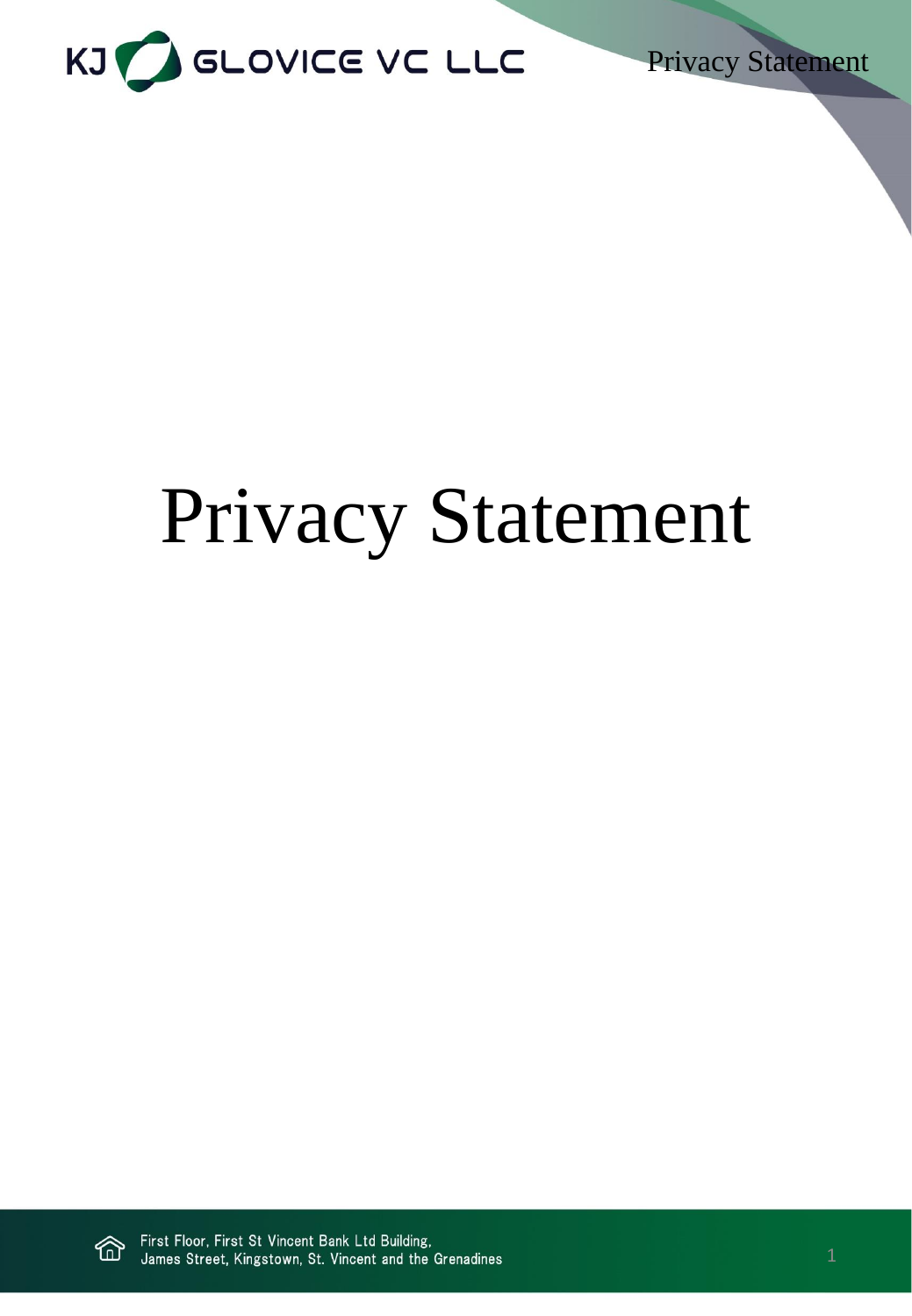

Privacy Statement

KJ Glovice VC LLC Protecting the privacy and safeguarding personal and financial information of clients and website visitors is one of our highest priorities. The following Privacy Statement explains how KJ Glovice VC LLC collects and protects your personal information.

[kj-glovicevc.com](https://kj-glovicevc.com/) is a website owned and operated by KJ Glovice VC LLC limited.

These terms tell you the rules for using our website: www.glovicevc.com

The following Privacy Statement explains how KJ Glovice VC LLC collects and protects your personal information.

By opening a KJ Glovice VC LLC account or by using KJ Glovice VC LLC website, you give your consent to the collection and use of personal information by KJ Glovice VC LLC as explained in this Privacy Statement.

## **Collection of personal information**

We collect your personal information directly from you and indirectly as a result of your relationship with us. KJ Glovice VC LLC may use the information collected from you to verify your identity and contact information, establish your trading account, issue your account number and a secure password, maintain your account activity, and contact you with account information, among other reasons. This information also helps us improve our services to you, customize your browsing experience, and inform you about additional products, services, or promotions that may be of interest to you.

You directly provide us with the majority of the information we collect. This information includes your contact details, including name, mailing address, telephone number and e-mail address, personal identification data we are required by law to collect, including your social security number, passport number and/or tax identification number, and information required by law to assess your trading experience and risk tolerance, including your annual income, net worth and available risk capital. We also collect demographic information when you open an account, including gender, date of birth, occupation, and employment status.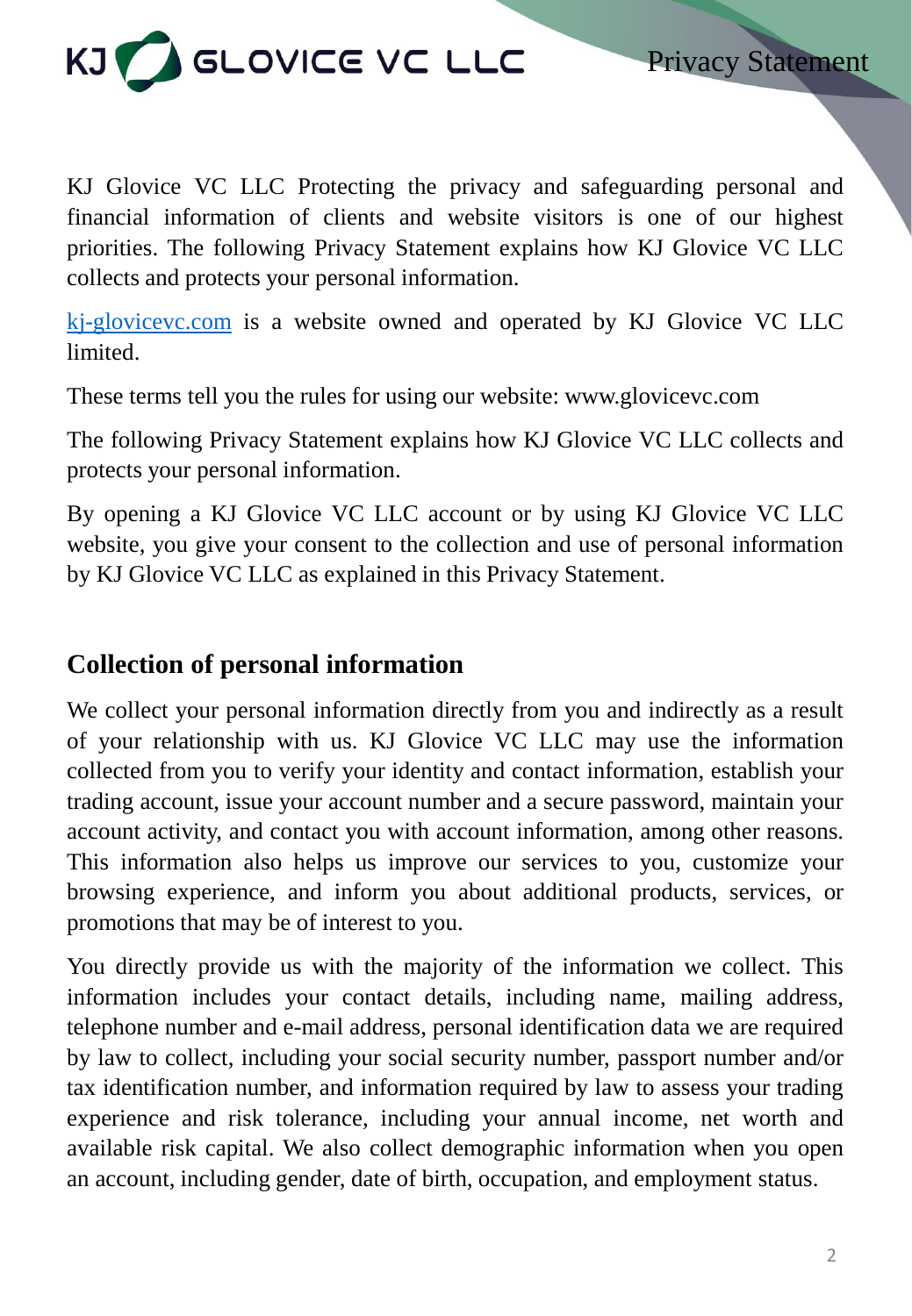

You provide us with this information by completing the account application and related documentation, by sending us an e-mail or by submitting information in response to a promotion or special offer. The information we collect indirectly from you includes your Internet protocol (IP) address, browser type, operating system, Internet service provider (ISP), time stamps, transaction history. Should you close your account with us, KJ Glovice VC LLC will retain your information, but only use it to comply with regulatory requirements and to periodically contact you to offer you the opportunity to reactivate your account or participate in other offers.

# **Cookies**

We use cookies, and web beacons (also known as action tags or single-pixel gifs), and other technologies (collectively, "cookies") to provide us with data we can use to improve your experience and to know you better. Cookies are small text files sent from Web servers that may be stored on your computer. Cookies enable us to capture how you arrived at our site, when you return, which pages on our site you visit, and to recognize that you are already logged on when we receive a page request from your browser. We may link the information we store in cookies to personally identifiable information you submit while on our site. We will never share this information with any 3rd party. Cookies are readable only by us, and do not contain any personal information nor do they contain account or password information. We cannot, and will not gather information about other sites you may have visited.

We may share website usage information about visitors with reputable advertising companies to target our Internet banner advertisements. The information shared is not personally identifiable. We may also use 3rd party software to track and analyze usage and volume statistical information including page requests, form requests, and click paths – this tracking may set cookies on behalf of KJ Glovice VC LLC.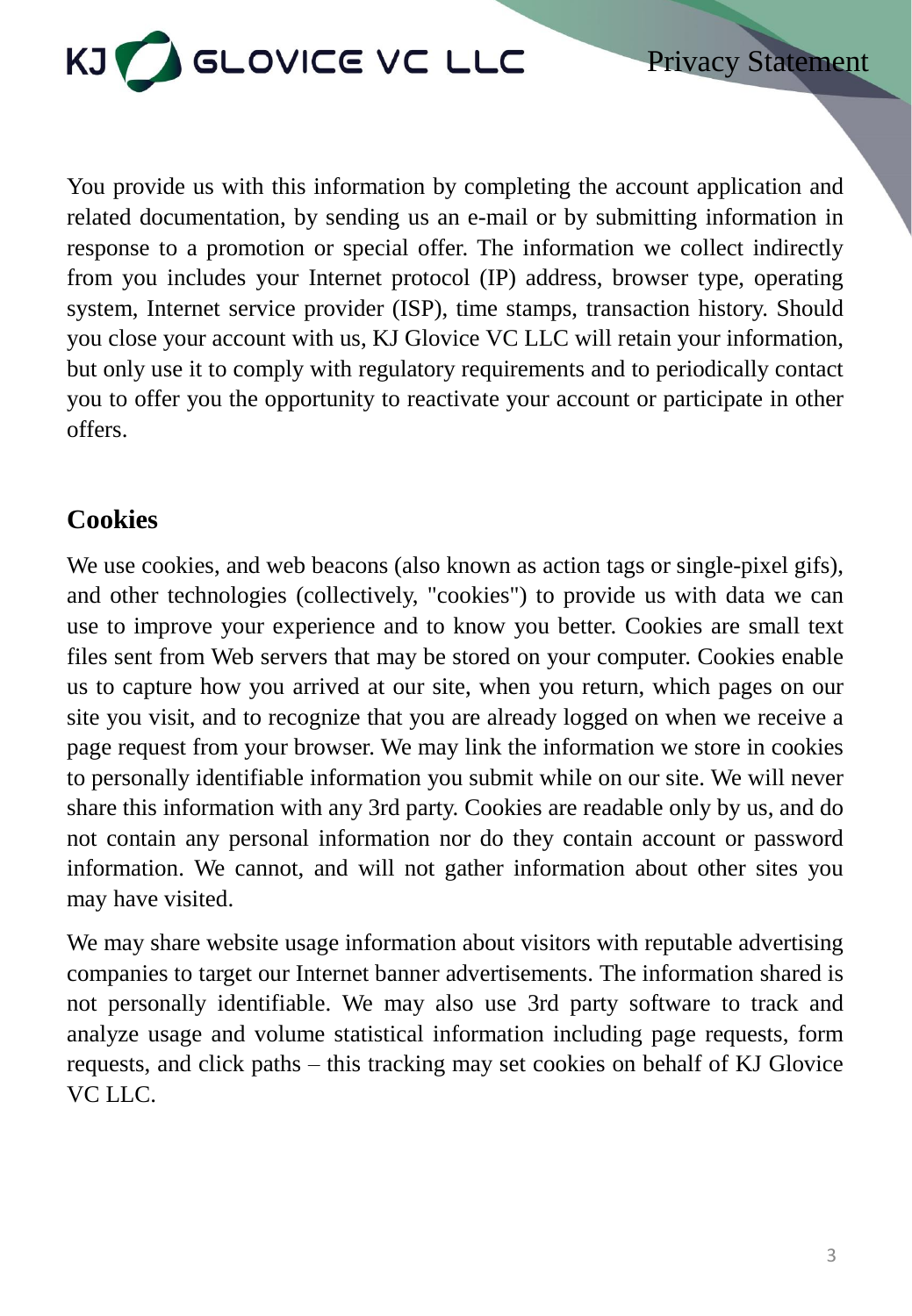

All web browsers have settings that allow you to block cookies. By visiting our website with your browser set to allow cookies, you consent to our use of cookies as described above. If you choose to block cookies you may use our services but some functions may not work as designed Sharing Personal Information with KJ Glovice VC LLC affiliates and Non-affiliated third parties KJ Glovice VC LLC does not sell, license, lease or otherwise disclose your personal information to any affiliate or third party for any reason, except as described below.

KJ Glovice VC LLC may share information with affiliates if the information is required to provide the product or service you have requested or to provide you the opportunity to participate in the products or services our affiliates offer.

To help us improve our services to you, we may engage another business to help us carry out certain internal functions, such as account processing, fulfillment, client service, client satisfaction surveys or other data collection activities relevant to our business. We may also provide a non-affiliated third party with client information from our database, including your name, address, phone number, and/or e-mail address, to help us analyze and identify client needs, notify clients of product and service offerings or conduct general marketing and market research for us.

KJ Glovice VC LLC also forges partnerships and alliances with non-affiliated third parties which offer high-quality products and services that might be of value to our clients. In order to ensure that these products and services meet your needs and are delivered in a manner that is useful and relevant, KJ Glovice VC LLC may share some personal information with these non-affiliated third parties.

We require that all non-affiliated third parties to which we provide your nonpublic personal information agree to keep your information confidential and use such information solely for the limited purpose for which we have engaged them, or as otherwise required by law. In addition, where offers are made to you by non-affiliated third parties, we generally require that they disclose that the offer is being extended because of your relationship with us. We also seek to ensure that these non-affiliated third parties maintain appropriate data security procedures to guard against unauthorized use of, or access to, your personal information.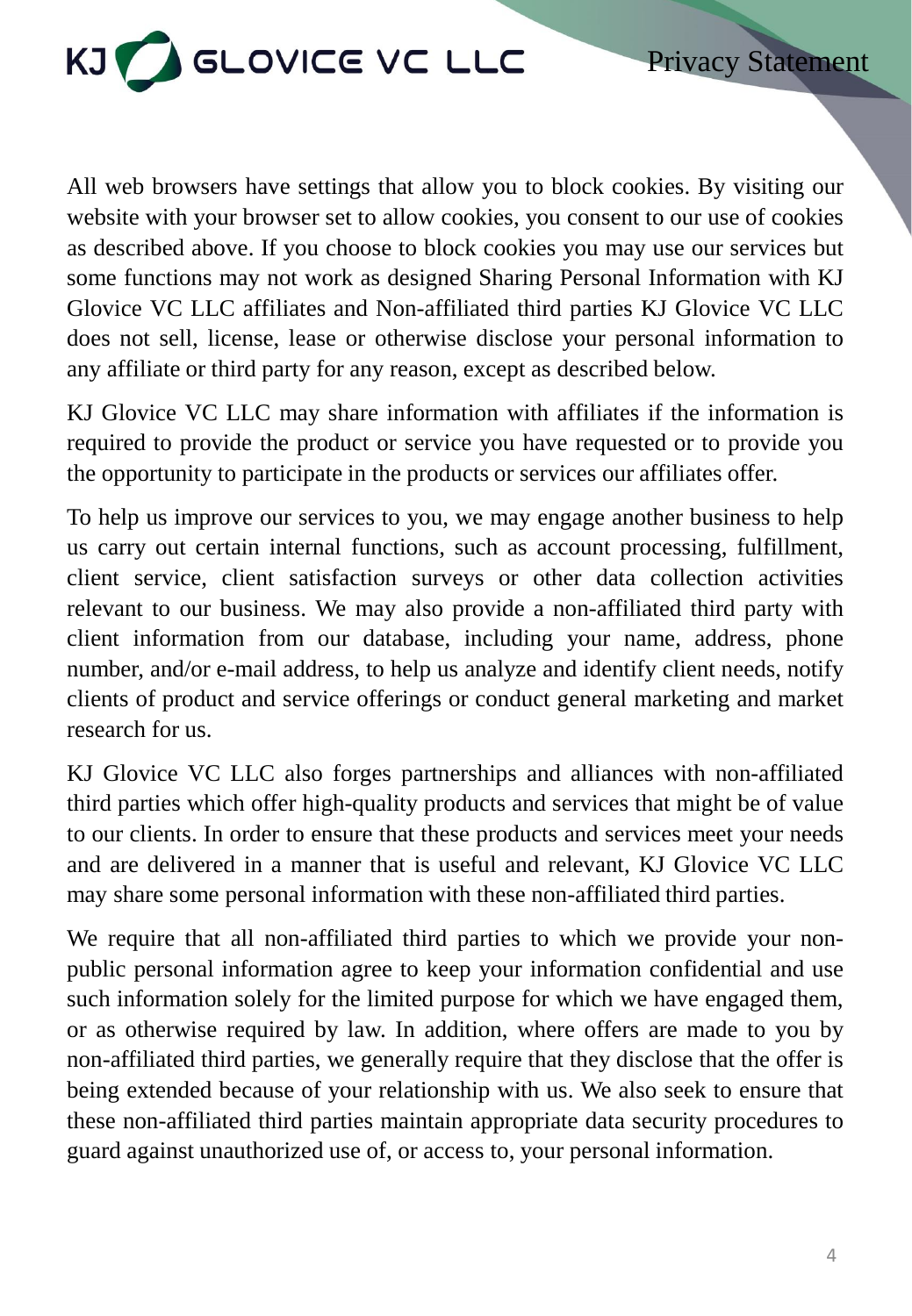

When required by law, KJ Glovice VC LLC reserves the right to disclose your personal information to third parties or regulatory, law enforcement, or other government authorities. We may also disclose your information to credit reporting or collection agencies, or when necessary to protect our rights or property.

If at any time you choose to purchase a product or service offered by another company, for example by clicking on an advertisement on a website owned or controlled by KJ Glovice VC LLC, any personal information you share with that company will no longer be governed by our Privacy Statement. We are not responsible for the privacy policies or the content of sites we link to and we have no control over the use or protection of information provided by you to, or collected by, those websites. Whenever you elect to link to a co-branded website or to a linked website, you may be asked to provide registration or other information. Please note that the information you are providing is going to a third party, and you should familiarize yourself with the privacy policy published by that third party.

#### **The security of your personal information**

We employ physical, electronic, and procedural safeguards to guard your nonpublic personal information. When you open an account with us, you are issued a unique account number, User ID, and a password. Only a limited number of KJ Glovice VC LLC employees who have a need to know this information will have access to it. Remember that you are ultimately responsible for maintaining the secrecy of your account number, User ID, and password. We strongly recommend that you do not disclose this information to anyone.

We use CA (certificate authority) certificates to authenticate our websites, secure trading, and customer-facing applications, allowing you to verify that you are connected to our websites by/to you. We conduct regular internal audits of our business practices and procedures, examining confidentiality standards and information access to protect your personal information.